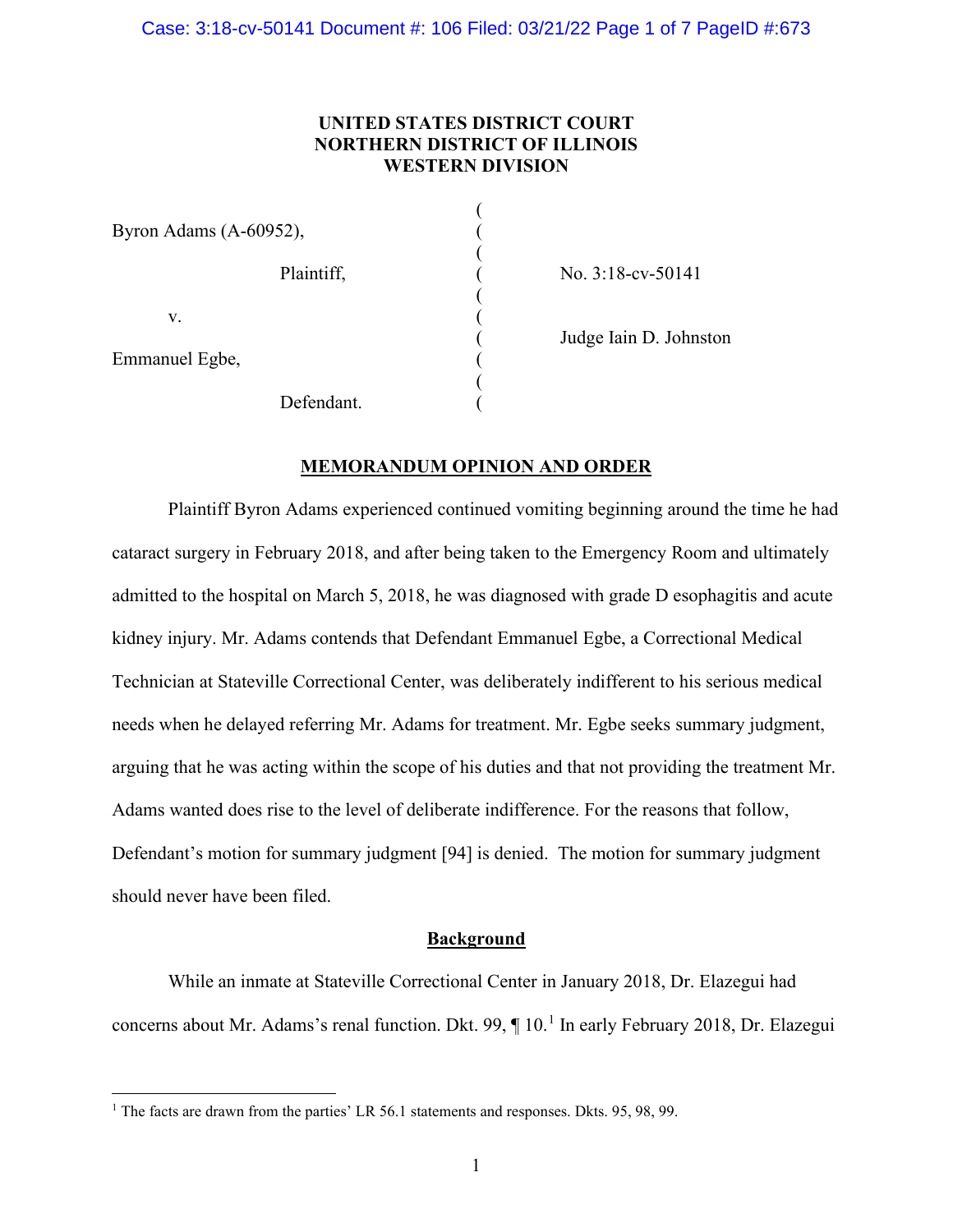#### Case: 3:18-cv-50141 Document #: 106 Filed: 03/21/22 Page 2 of 7 PageID #:674

noted Mr. Adams's chronic kidney disease, which could cause vomiting. *Id.* at ¶ 11. Mr. Adams began vomiting in mid-February 2018. *Id.* at ¶ 27. On February 19, 2018, Mr. Adams was sent on a medical writ to University of Illinois at Chicago ("UIC") Hospital for cataract surgery. Dkt. 98, ¶ 1. He returned to Stateville later that day and was scheduled for a follow-up appointment at UIC on February 20. *Id.* at ¶ 2. A medical specialist referral report signed by UIC Dr. Wyatt Messenger on February 20, 2018, provided post-operative care instructions including a "medical lay-in," two types of eye drops to be administered by a nurse four times a day, instruction to sleep with a shield, and the note "if continued vomiting please be seen w/ in-house doc." Dkt. 95-2, at  $4.^2$  Dr. Elazegui approved these recommendations and signed the same document on February 22. *Id.* Also on February 20, 2018, after Mr. Adams returned from his follow-up at UIC, he was seen by Dr. Elazegui and Nurse Garcia; he was again seen by Dr. Elazegui at Stateville on February 22. Dkt. 98, ¶¶ 4-5. Mr. Egbe, who is also a Licensed Practical Nurse ("LPN") in Illinois, saw Mr. Adams vomit on at least one occasion in February 2018. Dkt. 99, ¶ 27.

On February 28, 2018, Mr. Adams was scheduled to visit the UIC eye clinic, but he refused to go. Dkt. 98, ¶ 7. That day, Mr. Adams told LPN Matakiewicz for the first time that the eye drops he was prescribed following his cataract surgery were causing him to vomit. *Id.* at ¶ 8. On March 1, 2018, Mr. Adams went to UIC on a medical writ for his cataract follow-up appointment. *Id.* at ¶ 9. On March 4, 2018, Mr. Egbe, a Correctional Medical Technician

<sup>&</sup>lt;sup>2</sup> Defendant offers as a fact that Dr. Elazegui did not document any symptoms like vomiting on February 20 or 22. *See* Dkt. 95, ¶¶ 5-6. Yet the medical records Defendant offered as an exhibit indicate a symptom of "continued vomiting" on February 20, and Dr. Elazegui signed-off on this document two days later. Defendant's fact statements at paragraphs 5 and 6 will only be considered to the effect that Dr. Elazegui did not *personally* document any vomiting or other symptoms of esophagitis. Based on the document from Defendant's Exhibit 2 (Dkt. 95-2, at 4),Mr. Adams's "continued vomiting" was documented in the medical record as early as February 22, 2018, when Dr. Elazegui approved Dr. Messenger's referral report. There is no genuine issue of fact as to whether his vomiting was known and documented at this point.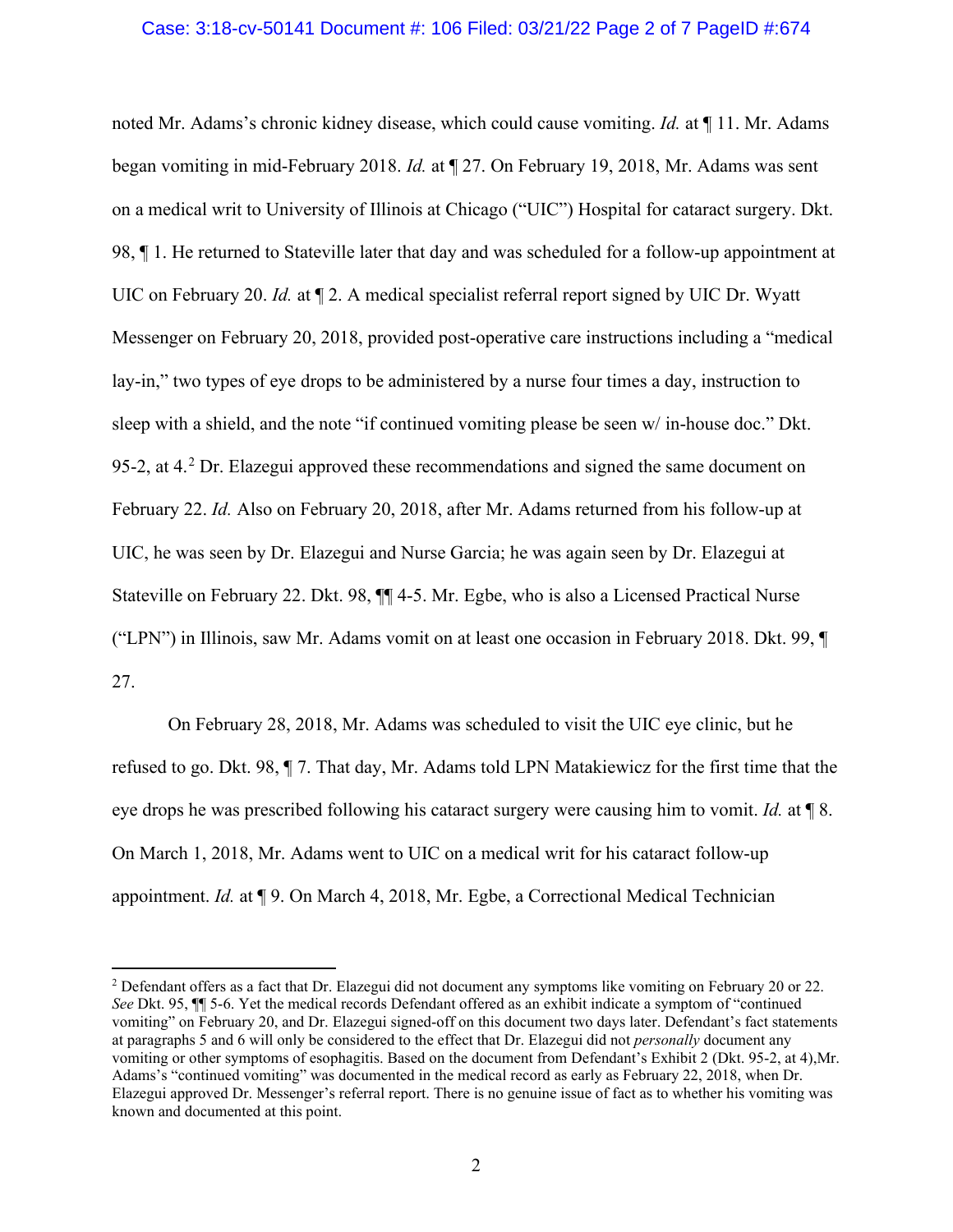### Case: 3:18-cv-50141 Document #: 106 Filed: 03/21/22 Page 3 of 7 PageID #:675

("CMT"), was aware of Mr. Adams's kidney problem. Dkt. 99, ¶¶ 2, 33. On that same day, Mr. Adams asked Mr. Egbe to take him to health care, but he did not, and as a result, Mr. Adams laid in bed, "steadily throwing up." *Id.* at ¶ 34. Mr. Adams told Mr. Egbe that he had been vomiting and held up clear plastic garbage bag that he had been using, filled with his vomit. *Id.* at ¶¶ 29- 30. Mr. Egbe saw the bag, and the vomit inside was "the color of coffee grounds." *Id.* at ¶¶ 31- 32. A person presenting with coffee ground emesis (vomit) would indicate some kind of blood inside the person's stomach. *Id.* at ¶¶ 6, 23. Gastritis could cause coffee ground emesis. *Id.* at ¶ 25. If vomiting is not addressed and a person is dehydrated, it leads to kidney damage. *Id.* at ¶ 12. Mr. Egbe was trained that if an inmate had coffee ground emesis, he was to take that person to Stateville's health care immediately. *Id.* at ¶ 7. As a CMT, Mr. Egbe was the person who makes the determination to take a prisoner to healthcare. *Id.* at ¶¶ 4, 9. After Mr. Egbe did not take Mr. Adams to health care for his coffee ground emesis, Mr. Adams was in pain and could not ask for help. *Id.* at 35.

On March 5, 2018, a nurse reported to Dr. Elazegui that Mr. Adams had coffee ground emesis. Dkt. 99, ¶ 13. Dr. Elazegui did not see the vomit for himself, but ordered Mr. Adams transferred to the Emergency Room at Saint Joseph Hospital. *Id.* Medical records from the hospital indicate the presence of coffee ground emesis, indicating upper gastrointestinal bleeding. *Id.* at ¶ 15. Mr. Adams was transferred from Saint Joseph Hospital to UIC. *Id.* at ¶ 14. The UIC medical records show high sodium levels "consistent with constant vomiting" and a gastrointestinal bleed. *Id.* UIC admitted Mr. Adams for abdominal pain, intractable nausea/vomiting and noted an acute kidney injury. *Id.* at ¶ 17. UIC determined that Mr. Adams had grade D esophagitis, a type of injury to the esophagus, and D is the worst grade. *Id.* at ¶¶ 18- 19, 26. Esophagitis manifests itself with pain. *Id.* at ¶ 21.

3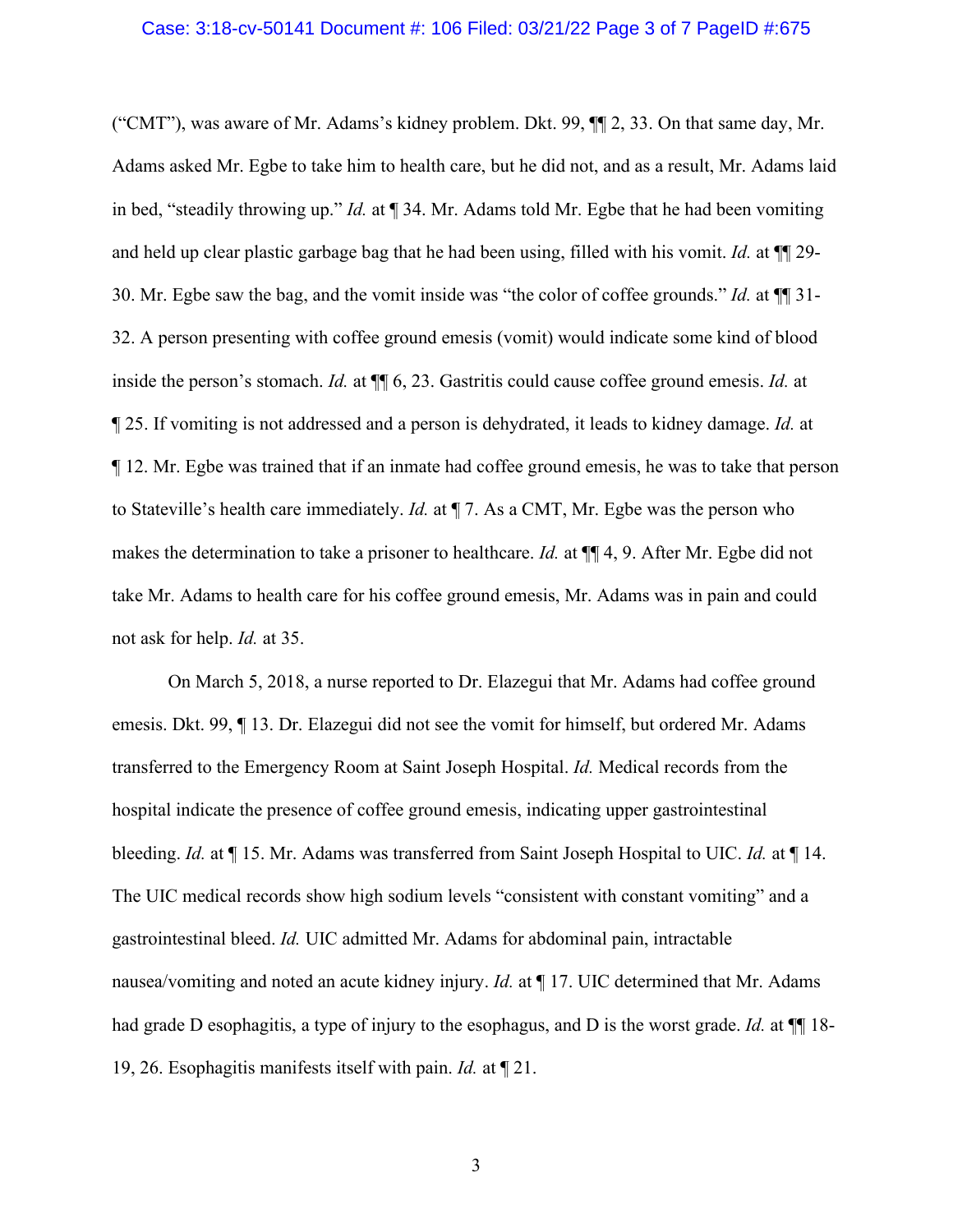#### Case: 3:18-cv-50141 Document #: 106 Filed: 03/21/22 Page 4 of 7 PageID #:676

At this point, the Court must address the consequences of a party's failure to comply with Local Rule 56.1. Local Rule 56.1(a) requires a party seeking summary judgment to file an accompanying statement of facts, to which the party opposing summary judgment must respond if it disputes any. Then, the party opposing summary judgment must file its own statement with numbered paragraphs to assert any additional facts that require the denial of summary judgment, and the movant may then file a response. See LR 56.1(b)(3), (d)(2), (c)(2). The consequence of the failure to do so is dire: "Asserted facts may be deemed admitted if not controverted with specific citations to evidentiary material." LR 56.1(e)(3). The movant's failure to controvert the opposing party's statements will likewise result in the admission of those facts. *See Ruderman v. Kim*, No. 19-cv-50205, 2022 U.S. Dist. LEXIS 10465, at \*2-3 (N.D. Ill. Jan. 20, 2022). Here, Defendant failed to reply to Plaintiff's well-supported statement of additional facts. Moreover, despite being given two extensions to file a reply brief to Plaintiff's memorandum in response, Defendant failed to do so. As a result, for the purposes of this motion, all of Plaintiff's wellsupported statements of fact are deemed admitted.

#### **Analysis**

On summary judgment, the moving party bears the burden to show that there are no genuine disputes as to any material fact and that judgment is proper as a matter of law. A party opposing summary judgment must then proffer specific evidence to show a genuine issue of fact for trial. Fed. R. Civ. P. 56; *Celotex Corp. v. Catrett*, 477 U.S. 317, 323 (1986). A genuine dispute of material fact exists if a reasonable jury could return a verdict for the non-movant when viewing the record and all reasonable inferences drawn from it in the light most favorable to the non-movant. *Anderson v. Liberty Lobby, Inc.*, 477 U.S. 242, 248 (1986). In deciding a motion for summary judgment, the court must construe the "evidence and all reasonable inferences in favor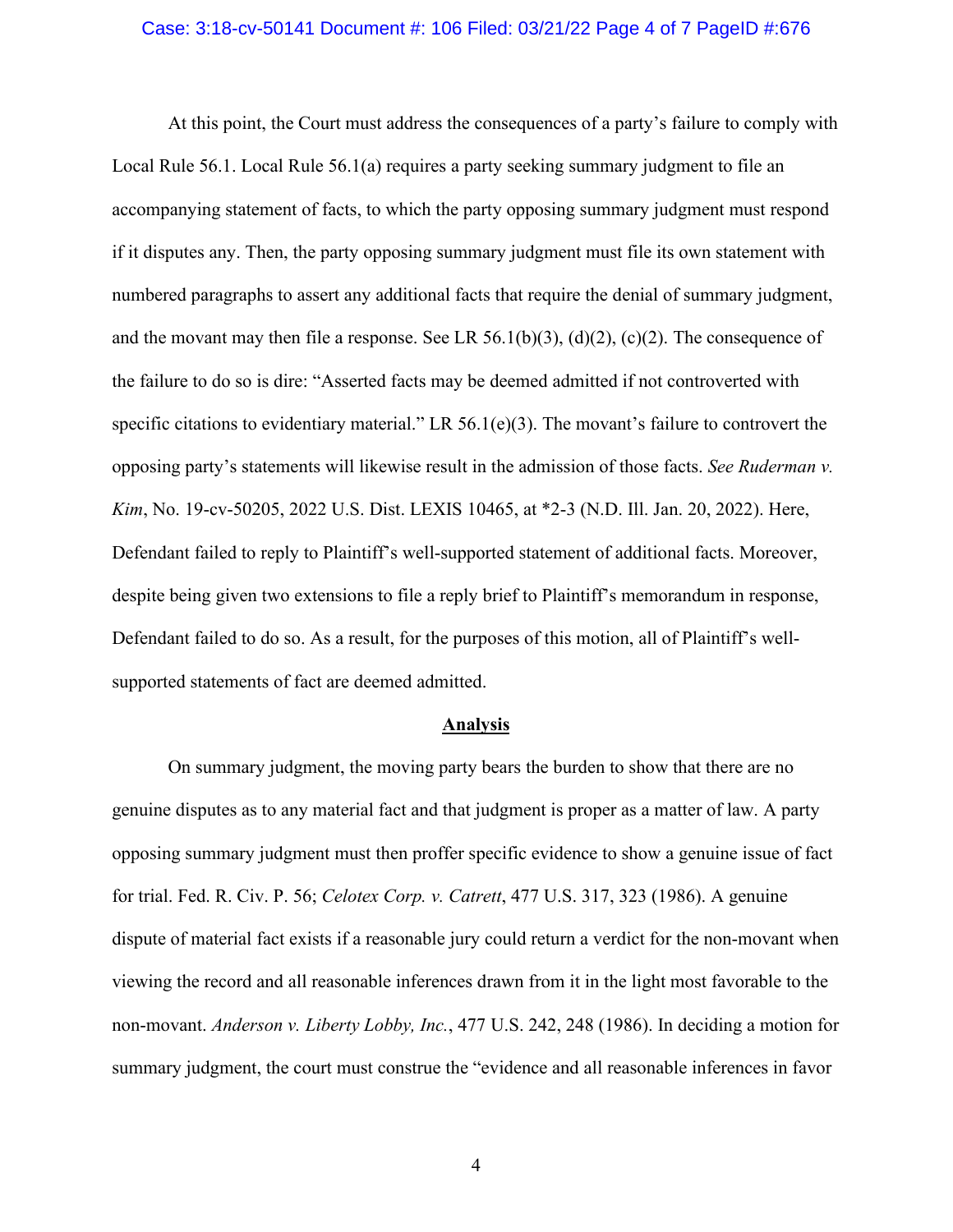#### Case: 3:18-cv-50141 Document #: 106 Filed: 03/21/22 Page 5 of 7 PageID #:677

of the party against whom the motion under consideration is made." *Rickher v. Home Depot, Inc.*, 535 F.3d 661, 664 (7th Cir. 2008). The party opposing summary judgment "is entitled to the benefit of all favorable inferences that can reasonably be drawn from the underlying facts, but not every conceivable inference." *De Valk Lincoln Mercury, Inc. v. Ford Motor Co.*, 811 F.2d 326, 329 (7th Cir. 1987). Summary judgment is appropriate only when the court determines that "no jury could reasonably find in the nonmoving party's favor." *Blasius v. Angel Auto, Inc.*, 839 F.3d 639, 644 (7th Cir. 2016).

For an Eighth Amendment claim of deliberate indifference in a prison medical context, a plaintiff must show that: (1) he suffered from an objectively serious medical condition; and (2) defendant prison official was deliberately indifferent to his condition so that defendant "actually knew of and disregarded a substantial risk of harm." *Petties v. Carter*, 836 F.3d 722, 727-28 (7th Cir. 2016) (citing *Farmer v. Brennan*, 511 U.S. 825, 837 (1994)). Here, Defendant does not dispute the seriousness of Plaintiff's medical condition, so the Court focuses only on the second prong of this inquiry.

To determine whether a prison official's actions or omissions constitute deliberate indifference, courts look to the official's subjective state of mind. *Petties*, 836 F.3d at 728. Although deliberate indifference does not require a showing of intent to harm, it does require more than recklessness, gross negligence, or even malpractice. *Id.*; *Rosario v. Brawn,* 670 F.3d 816, 821-22 (7th Cir. 2012) (explaining that the standard approaches "total unconcern" for an inmate's welfare). A plaintiff claiming deliberate indifference "must provide evidence that an official *actually* knew of and disregarded a substantial risk of harm." *Petties*, 836 F.3d at 728. This is a high hurdle. *Rosario*, 670 F.3d at 821. For example, "blatant disregard for medical standards could support a finding of mere medical malpractice, or it could rise to the level of

5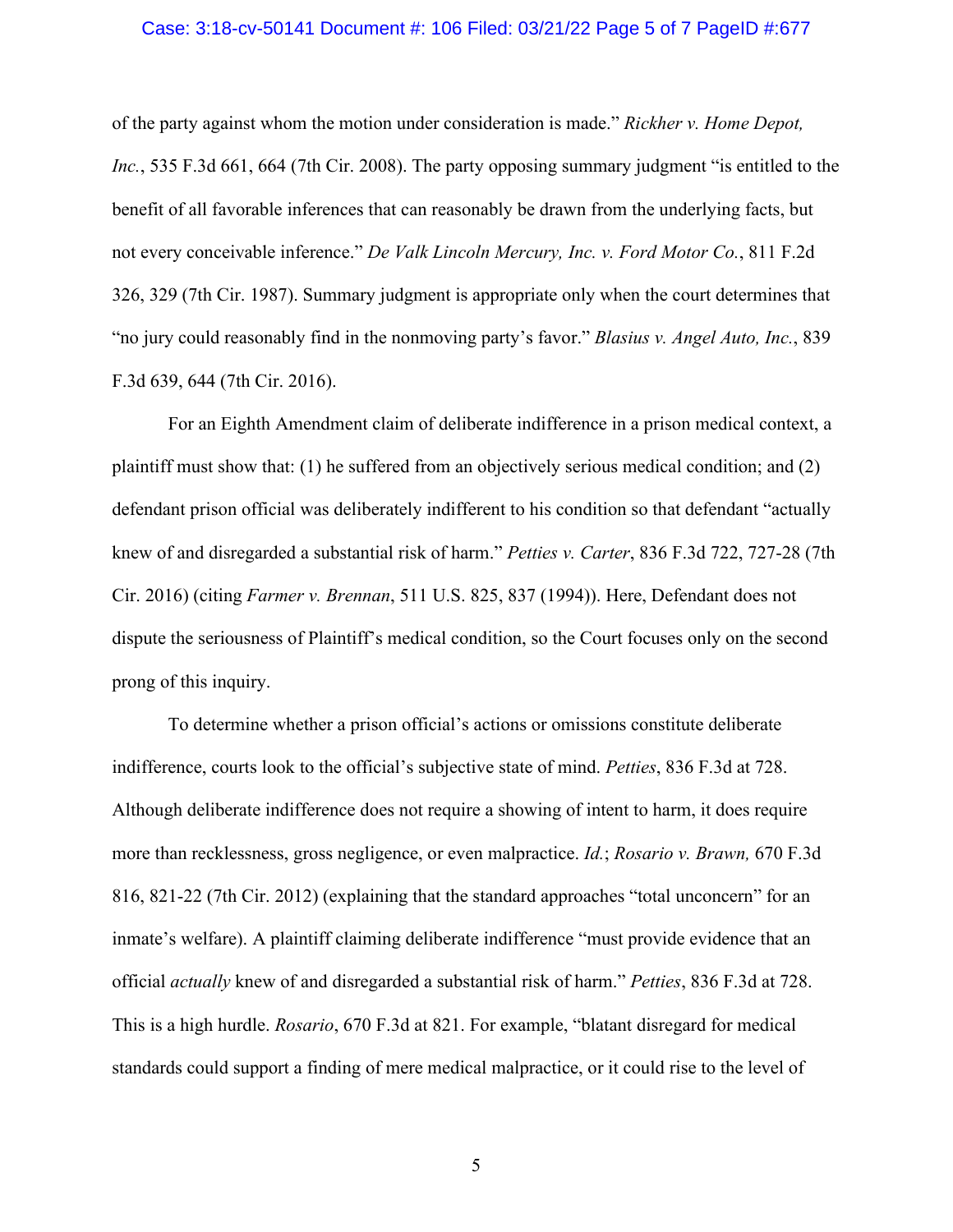#### Case: 3:18-cv-50141 Document #: 106 Filed: 03/21/22 Page 6 of 7 PageID #:678

deliberate indifference, depending on the circumstances." *Petties*, 836 F.3d at 729. "A prison official may evidence deliberate indifference by failing to treat or delaying treatment of a serious medical need." *Langston v. Peters*, 100 F.3d 1235, 1240 (7th Cir. 1996). However, "an inadvertent failure to provide adequate medical care" is not enough to rise to the level of deliberate indifference. *Estelle v. Gamble*, 429 U.S. 97, 105 (1976). And evidence of a plaintiff's diagnosis and treatment alone is often insufficient without other circumstantial evidence. *Grieveson v. Anderson*, 538 F.3d 763, 779 (7th Cir. 2008); *Petties*, 836 F.3d at 729. Health care protocols can provide "circumstantial evidence that a prison health care gatekeeper knew of a substantial risk of serious harm." *Id.* (quoting *Mata v. Satz*, 427 F.3d 745, 757 (10th Cir. 2005).

Here, the facts relevant to the claim of deliberate indifference are undisputed. Mr. Egbe's job as a CMT was to decide whether to send Mr. Adams to the health care unit. Mr. Egbe was trained to take an inmate to health care immediately if he had coffee ground emesis. Mr. Egbe did not immediately take Mr. Adams, who he knew to have a kidney issue, to health care on March 4, 2018, when he witnessed Mr. Adams holding a bag full of his own coffee ground vomit asking to be taken to the health care unit. When Mr. Adams eventually received medical attention from a hospital on March 5, 2018, his abdominal pain, nausea, vomiting, gastrointestinal bleed, and acute kidney injury was documented. These undisputed facts demonstrate that Mr. Egbe had actual knowledge of a substantial risk of harm to Mr. Adams and that Mr. Egbe blatantly disregarded that risk. The undisputed facts here do not show an inadvertent delay. Defendant's arguments that none of the other staff who saw Mr. Adams documented any vomiting, that Mr. Adams was under the continuous care of more specialized staff, and that the allegations are misplaced because Mr. Adams did not get the treatment he wanted are unpersuasive and miss the mark entirely. It is an undisputed fact that Mr. Egbe knew